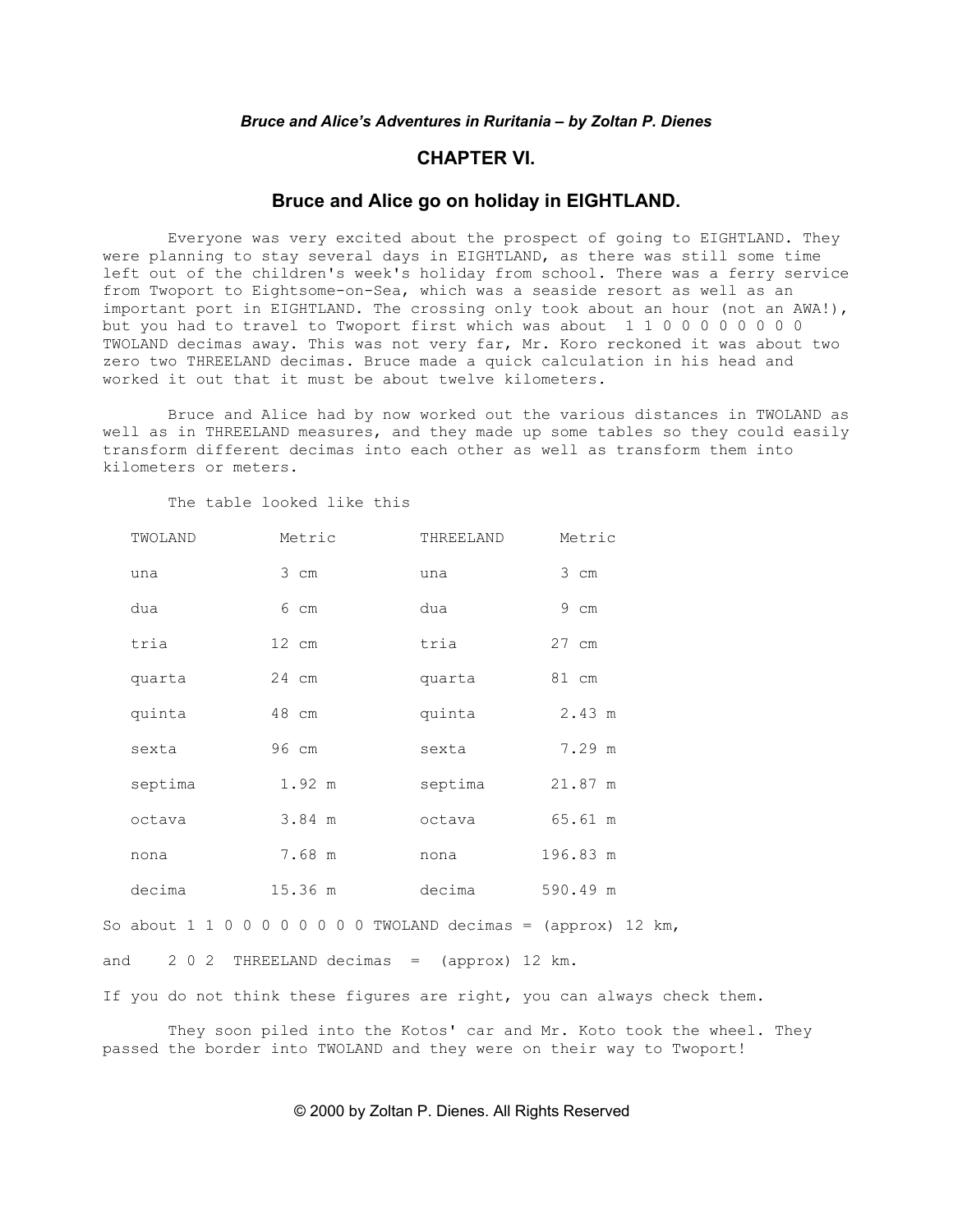What's EIGHTLAND tennis like?", asked Bruce as they were travelling along the road, just to make conversation.

 "Perhaps Alo will tell you", said Mr. Koto, who thought he had better keep his eyes on the road.

 "I'll tell you", agreed Alo, "You can cut a square in half in four different ways, by folding one half over the other half. You can draw lines along the folds and that will make eight triangles. Look, I'll draw them for you." and he took a piece of paper out of his pocket and drew this diagram:



 "Each of the triangles is used as a court, and of course eight people play, one in each court. Their courts are much bigger than ours, so as to give room for the players to move about. I hope we shall have a chance to have a game, but we find the rules rather complicated, and Threelanders don't usually do very well. People from TWOLAND do better, as they are used to doing things in twos and fours and eights. You see, eight is expressed as one zero zero zero in TWOLAND and so for them it is a round number. In our land eight is not a round number, we call it two two! So we make a lot of mistakes in EIGHTLAND tennis and nearly always lose."

 "In FOURLAND there are two kinds of tennis, with different sets of rules", said Bruce, " How many different sets of rules are there in EIGHTLAND for playing tennis?"

 "There are five different kinds", replied Alo, "I think I can only play one of those at all reasonably. In EIGHTLAND schools they practice tennis a lot, as tennis there is a part of the mathematics curriculum. In our schools you would eventually learn to play NINELAND tennis, which is not against the law in our land. We don't make quite such a fuss about mathematics as they do in EIGHTLAND. In EIGHTLAND you really have to be good at mathematics or you don't get on at all well! You see, we are really rather lucky, because our number is a prime number but eight is not, and you can do less things with a prime number than a complicated number like eight, which is two times two times two!

 Oh, look!", interrupted Alice, "I can see the sea! We are coming down to the bay! Isn't the sea lovely and blue!"

 "Yes, it's very lovely", agreed all the children "and there is Twoport, and there is the boat we are going to sail in!"

 They followed the winding road down to the coast and then along the shore till they entered the little town of Twoport. There was indeed a little harbour there with a few sailboats anchored along the quay side. One larger looking boat was tied up alongside the pier, which was the boat that would take them to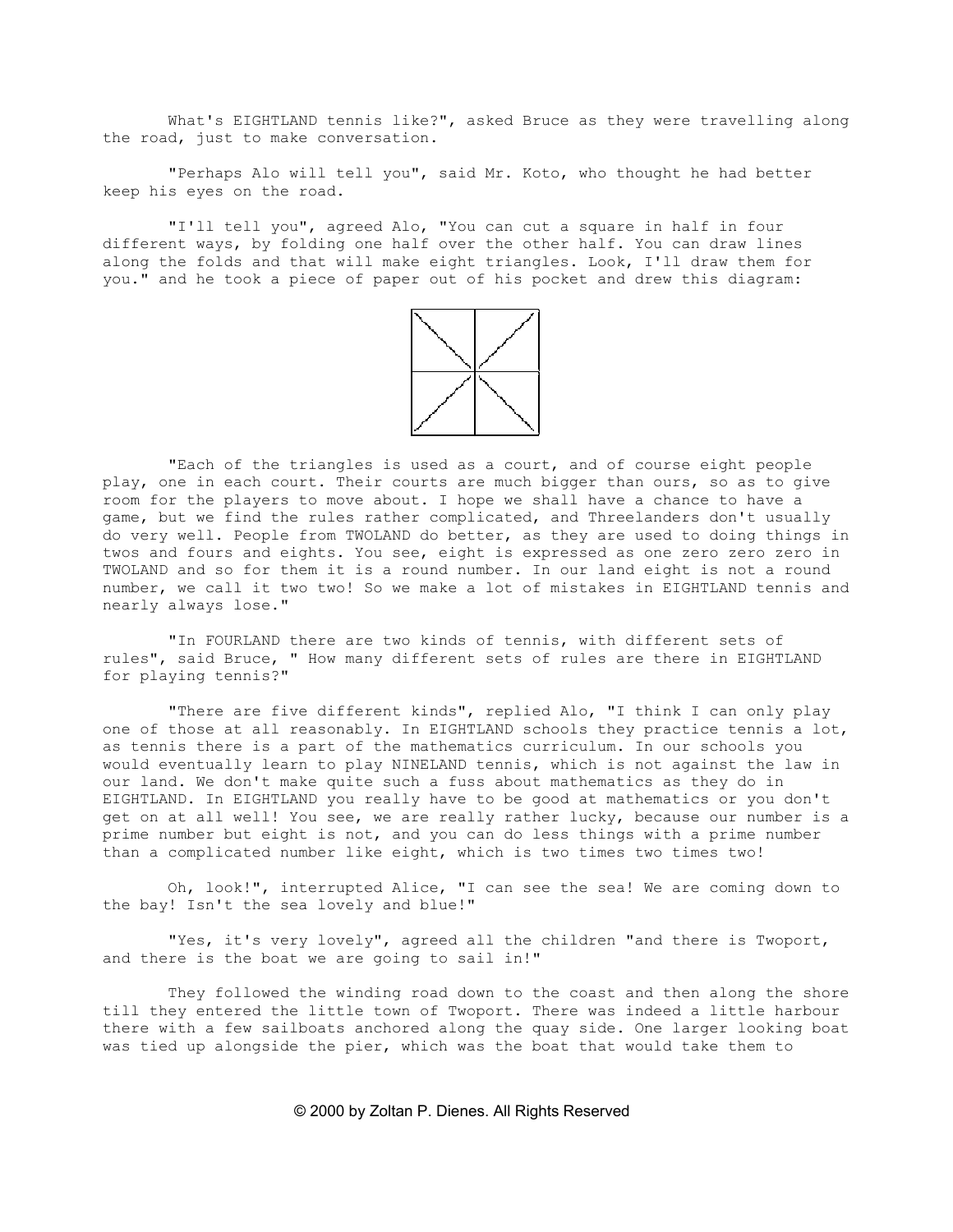Eightsome-on-Sea. Mr. Koto drove on to the pier and enquired whether there was room for the car on the boat.

 "Yes, there is plenty of room", said one port official, "there is nobody else booked to go over with a car today"

 So after everyone had got out of the car, Mr. Koto carefully drove the car on to the deck of the ferryboat, carefully negotiating the one zero planks that had been placed there for that purpose. They soon made themselves comfortable in the boat's lounge. After about one zero one minutes the whistle was sounded one one times, which was the signal for departure. The men on the pier let go of the ropes, which were pulled in by the ship's sailors, the engineer started the propeller and the boat quietly slid out of the bay into the open sea. The children loved the calm blue sea. The water was so clear that you could see the sea bottom the whole time, all the way across. There were lots of corals, many sea plants, that waved about in the currents and they could see a large number of fish which all had the most exotic colors. Bruce and Alice were not used to such calm and clear waters, so it was hard to tear them away from the rail, where they stood, looking down into the sea, marveling at all the beautiful creatures and plant life that they were passing.

 But finally Mrs. Koto was able to entice them away with some delicious sandwiches and fruit juices which she had prepared for the journey. The time soon passed and before they knew it, they were docking at Eightsome-on-Sea. This was indeed a very pretty place, with a promenade along the waterfront, with palm trees and fountains playing in the surrounding gardens. It was all beautifully kept. It was not long before they had the car off the ferry and drove off along the promenade.

 "Don't forget, children", said Mrs. Koto, "that now we are in EIGHTLAND, we must obey their rules. As a matter of fact, I don't intend to go very far just yet, as there are one or two things I would like to show you right in this area."

 They drove along for a little while until they came to a building surrounded by large gardens.

"What's that building?" asked Alice.

"That's the children's prison", said Mr. Koto.

 "Good heavens!", cried Alice "Surely that is not a prison. It looks such a nice place! Look at the lovely gardens and the pleasant windows with pretty curtains! And there are some children playing outside, is it really a prison, or are you teasing us?"

 "It really is a prison", said Mr. Koto "I know what you are thinking. Your prisons are rather different from ours, aren't they Bruce? Anyway, you don't have prisons for children, do you?"

 "No, we do not", said Bruce and Alice together. They were just about to say that they were much too civilized to send children to prison, but they just stopped themselves in time, as they realized that people did things differently in different places. Who was to say who was right?

"But why is the prison such a pleasant place?", asked Alice.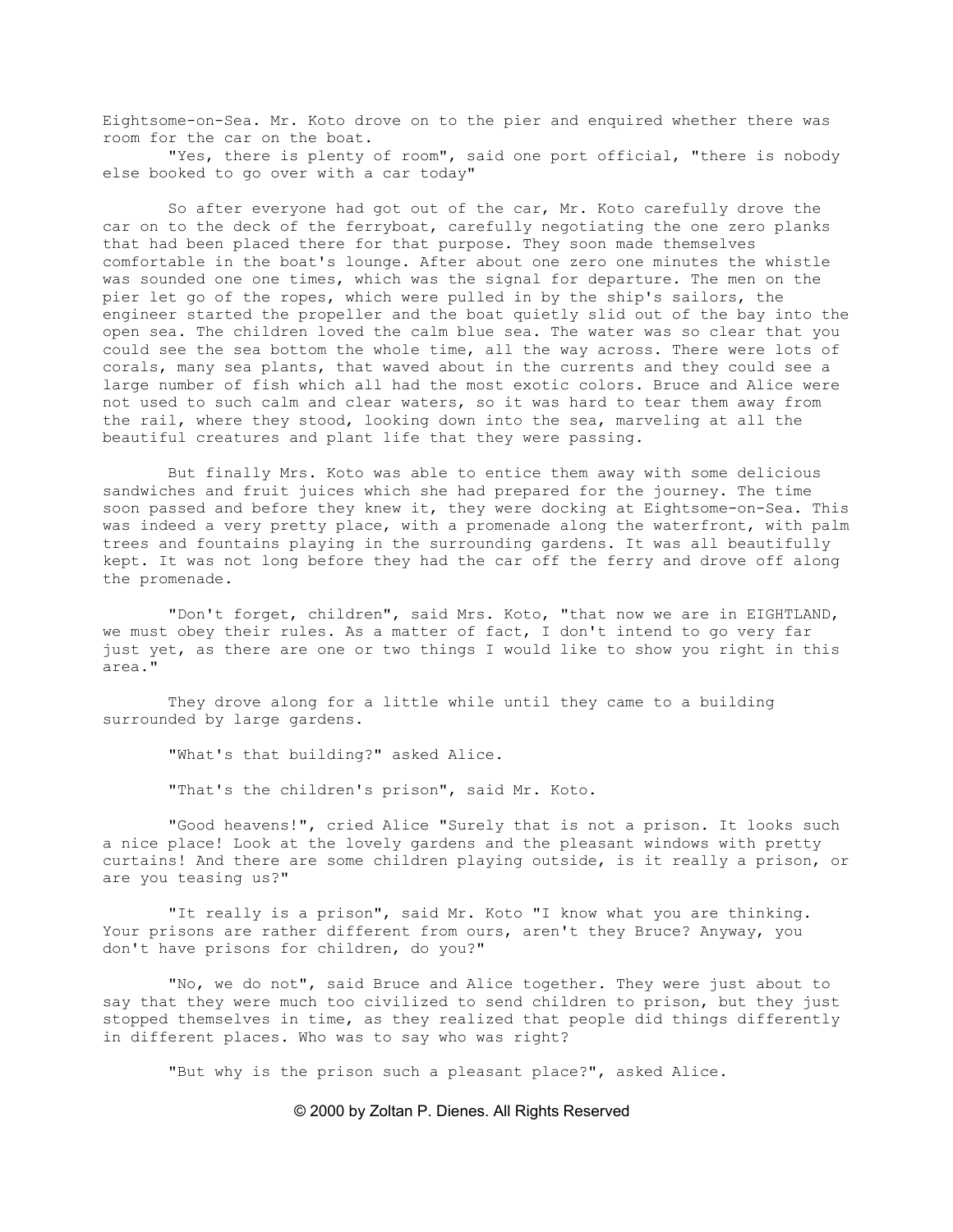"Well, why should it be a nasty place?" retorted Mr. Koto, "I know, your prisons in your country are made particularly unpleasant. Your idea is that by making them so unpleasant, people would not want to go there, and so they would not do the things for which you would want to send them to prison!"

 "That's right", said Bruce, "we send people to prison who do wicked things, and we hope they will get discouraged from doing wicked things, in case they might be sent to prison!"

 "Yes, I understand this", said Mr. Koto, "In our country we don't look at it that way. We feel that if people have done something that isn't right, they should learn how to do it right. If we treat them badly, surely they won't learn! So when we send people to prison, whether they are adults or children, we make sure they learn not only what they are supposed to learn, but we also make sure that they have a good time. Then they will want to do things right, because they will think of the good time they had while they were learning how to do things right "

 "That's a very strange idea of a prison" said Alice, "I suppose it works. Does it?"

 "Well", said Mr. Koto, "It does work, because we only have very few people in prison, there are always vacant rooms"

 "You call them rooms?", asked Bruce incredulously "we call them cells in our country, and the prisoners are locked inside!"

 "Yes, we call them rooms", said Mrs. Koto "and they are pleasantly furnished with everything you need"

 "I must tell them about all this at home!", cried Bruce "They'll never believe us!"

 "There is always a table where you can work", said Mrs. Koto,"and a library with books where you can look things up, there are also some workshops for learning some of the manual skills people might need. They all learn what they came to learn."

"Do the children like it in prison?", asked Alice.

 "Well, they don't exactly look forward to going", said Mrs. Koto, "because they usually prefer to be at home, although it is not unpleasant for them in prison. They do look forward to going home when they have finished their time."

 By this time Mr. Koto had driven through the prison gates and pulled up at the main entrance. The superintendent of the prison was there to greet them.

 "Good morning Mrs. Koto, good morning Mr. Koto!", said the superintendent, "I see you have brought your whole family, oh, and some more children! Who are these children?"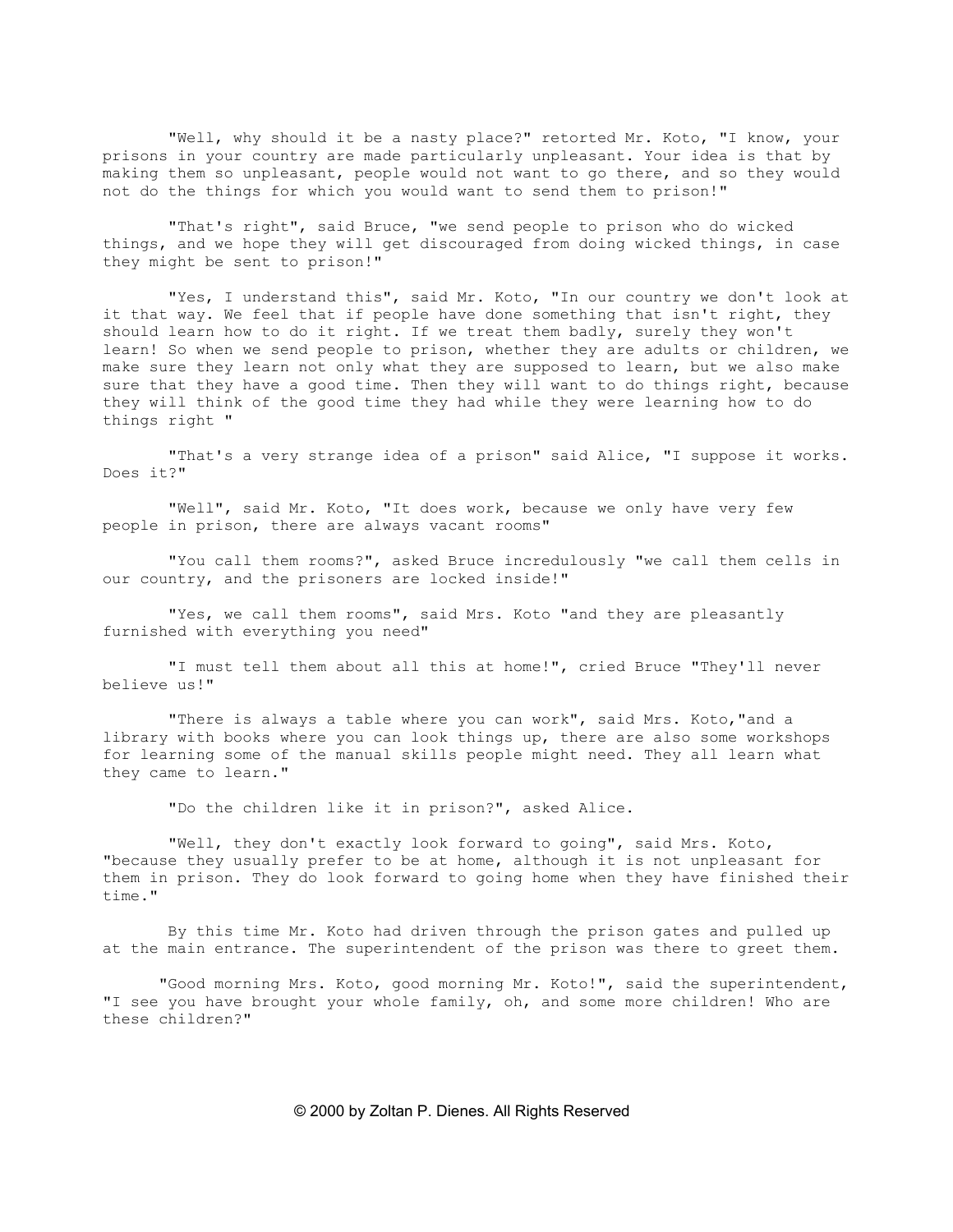"Let me introduce them to you", said Mr. Koto "This is Bruce and this is Alice. They are from overseas. You will have heard, surely, that there was a plane crash. These children made it to our shores in a small dinghy! They have been our guests ever since. They are getting quite used to Ruritanian ways, and we thought we would bring them to EIGHTLAND and show them all the beautiful things you have in your land!"

 "It's a pleasure to have you" said the superintendent "Let me invite you to lunch"

 "Thank you very much, we had something to eat on the boat. I am sure the children are not hungry, but thanks all the same" replied Mr. Koto.

 "In that case, just make yourselves at home. Perhaps you would like to see what the children are doing?", suggested the superintendent.

 It was decided that they should visit some of the children's classes, and then look around in the Sports ground and in the Recreation room.

"What is a recreation room?" asked Alice.

 "That's the place where the children play some games" replied Mr. Koto "they might not have learned all the rules well enough and they can practice in there. Some of these are card games, like the game with the red and green tickets. Here they have red and green tickets, some being large and others small, but here they have the added complication of some tickets having holes in them and some not. They play a game with these tickets that has the same rules as one of their tennis games"

 They went into the classrooms, where some children were playing some of the mathematical card games, others were painting, and others were studying their books. Then Mr. Koto took the children to see the swimming pool and the tennis courts, which were indeed divided into eight triangles. They watched the tennis for a while, there were eight children playing and they seemed to be having a good time. They hardly ever dropped the ball, but when they did, they immediately knew who was to serve next. Bruce knew how hard it was to work out who was to serve next from knowing who served last and where the ball dropped. He could not work out the rules just by watching the children play. There were of course one-zero courts (eight, as we would say), so there were one-zero ways to serve the ball and one-zero ways of dropping it, which made one-zero-zero possibilities (or sixty-four, as we would say it)

 "I hope we can have a game of tennis here", said Bruce "I'd really like to learn the rules of at least one of the games in this land!"

 "You can play tennis, if you like" said Alice "I think I'll go for a swim. There is the swimming pool! Look! It's in the shape of an octopus!

 "Oh yes!" said Bruce, "Isn't it fun? There are eight equal triangles painted on the bottom. I wonder if they use the pool for racing?"

 "Yes they do" said Alo "Do you see that little round island in the middle of the pool? They jump in from there, all one-zero of them at once, and each person swims to the side of one of the eight triangles. I think I'll have a swim with you" said Alo to Alice.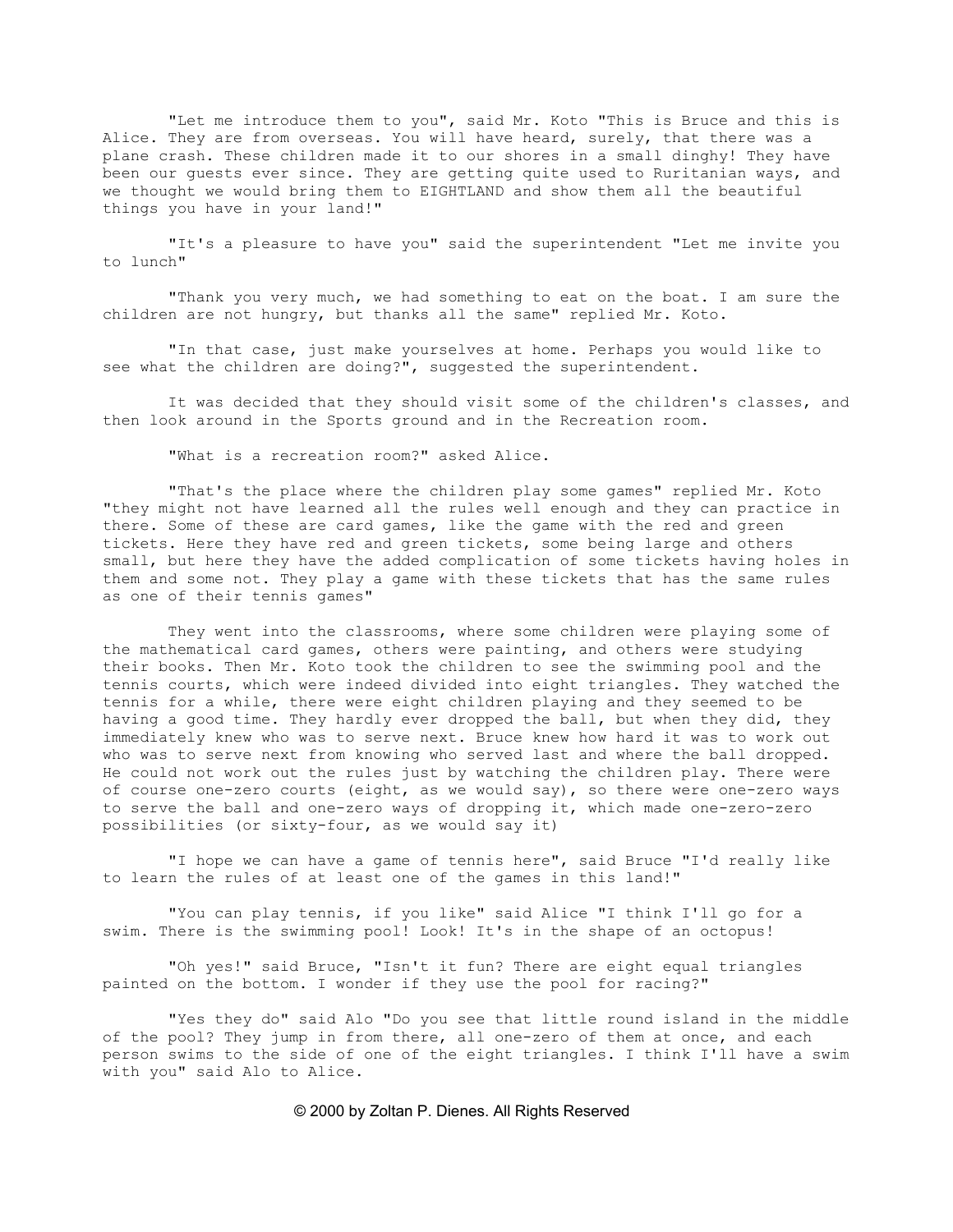So Alo and Alice went to the swimming pool and Mrs. Koto and the Koto girls went to the library, while Bruce went on watching the tennis. When the game was over, one of the children asked Bruce if he would like to play. He said he would stand out, giving him his place on one of the courts. The rules were really quite simple, they were explained to him like this:

The courts were marked with the numerals

0, 1, 2, 3, 4, 5, 6, 7

going round in the clockwise sense. If the ball fell in a court with a particular number, you had to count that just that number from the server's court, in a clockwise sense, to know who was to serve next. For instance if the ball was served from court 3 and the ball was dropped in court 2, then the next server was the one in court 5. Or if the server was in court 5 and the ball dropped in court 4, then the next server would be the one in court 1, because counting 4 courts clockwise from court 5 you got to court 1.

 Bruce picked this up very quickly and they played several games. He did not win any of them but he enjoyed playing them. Then he offered his place back to the child who had stood out for him.

 He stayed a while watching, but he could not make head or tail of the service rules. He realized that they had switched to another type of tennis and he did not yet know these other rules. The children had called it the two by two by two game and Bruce was determined to find out how you played it.

 In the meantime, Alo and Alice were having a wonderful time in the swimming pool. The water was beautifully warm and clear, it was water from the sea, they had channeled it in from the bay into the pool. There were many other children in the pool who were staying in the prison and soon they made friends with them. They talked a lot with a boy whose name was Okto, a popular name in EIGHTLAND, it must have something to do with the number eight!

How do you like it in prison?, asked Alice.

 It's not too bad", replied Okto, "I'm getting a little tired of it now, but I don't really want to go home until I've learned everything. It would be silly to go back to school without having learned what I came here to learn"

"What do you have to learn?", asked Alice.

 "Some of the eight-rules", replied Okto "I know quite well how to play some of the eight-games, like the water polo, tennis or card games that have these rules. There is one that I'm not very sure of. There are five, you see, and I'm fairly sure of four of them but I still need to learn the last one."

 "Do you mean that you decide yourself when you go back to your normal school?", asked Alice incredulously.

 "Yes, usually", said Okto "Of course the superintendent does have the last word, but if you insist you want to go back, he always lets you go. But usually people don't want to go home until they have learned what they came here to learn. Some come here for very selfish behavior, they seem to stay a bit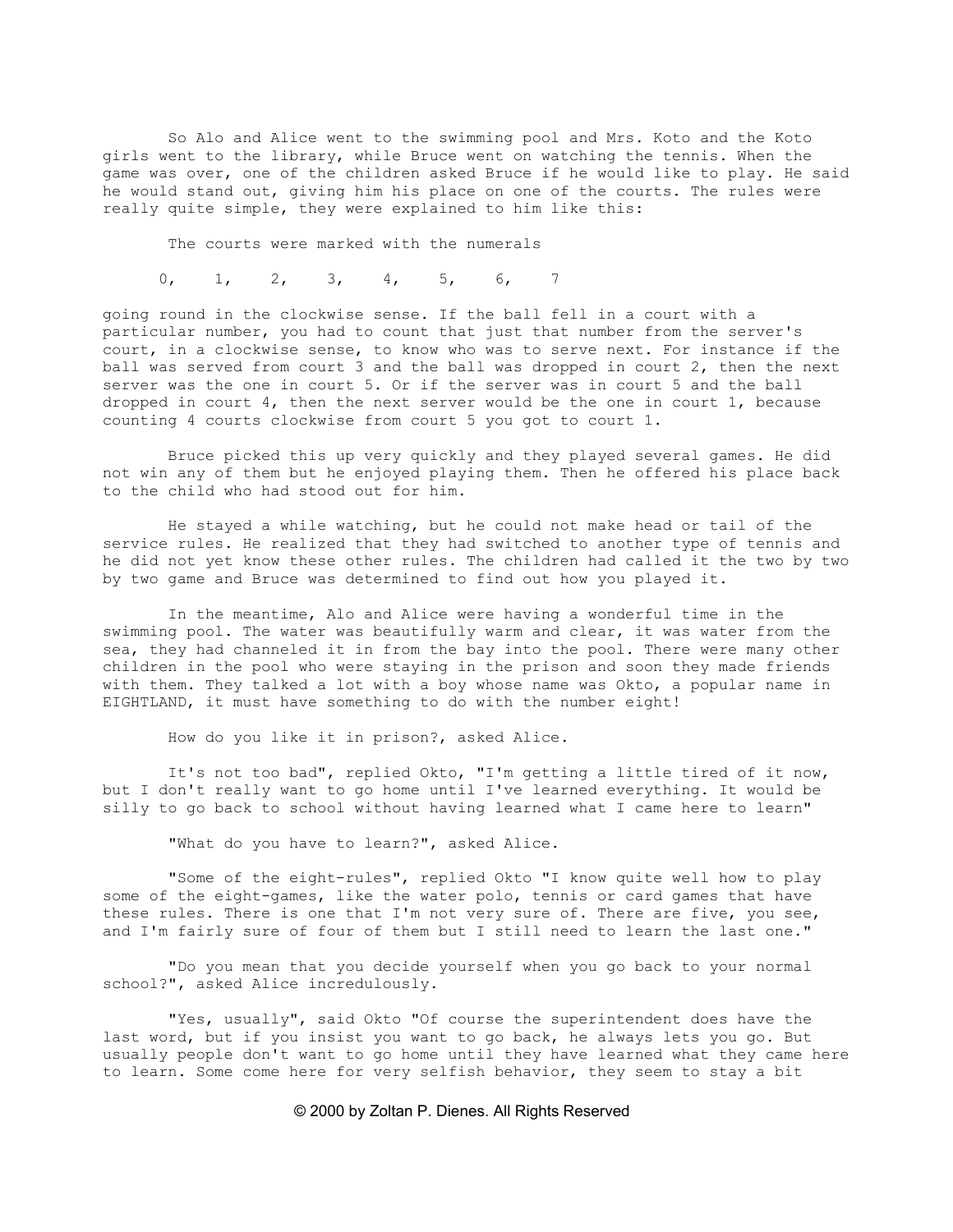longer than those that come to learn the rules. It seems more difficult to learn how to behave unselfishly. As far as I am concerned, I'll probably stay another two or three more days and then I'll go home. And it's nice to have the pool and the library, it's really better than being at a normal school."

 "Are there enough people around to play an EIGHTLAND water polo?", said Alo to Okto.

 "I think I can rustle up an eightsome!", said Okto "Let me see, there are two girls over there and I can see three boys just coming out of the building, I'll go and ask them"

 They soon got an eightsome together and they played water polo, following the same rules as Bruce's first tennis game. The idea was to keep the ball in the air, so that it did not touch the water. If it touched the water in one of the "courts", then the number of that court and the number of the server's court would decide who would serve the next ball.

 Alo and Alice soon caught on to these rules. It was good exercise and in about half an hour they finished three games. To win a game a person had to reach one-zero points. After playing these games, they decided to get dressed and to find the others.

 By this time it was getting late in the afternoon and it was time to go somewhere else to have something to eat. The superintendent again invited them to stay for a meal; he was pleased to have some out of state visitors and he liked the idea of explaining to Bruce and Alice about how they ran their prisons. The Kotos accepted the invitation, so they all sat down with the prisoners and had a good meal together. They only had a little way to go to the place where they had booked in for the night, so the children were told that they could roam around for a little while. Bruce and Alice came upon a little girl who was holding up a square in the sun and casting shadows on a large piece of wood in all sorts of ways.

 "That looks like a good game", said Alice to the little girl "What's it for?"

"I'm learning geometry", replied the little girl.

 "Geometry?", said Bruce, "I thought geometry was about circles and angles and theorems!"

 "Oh", said the little girl " I've never heard of theorems, but what I have to find out is what kinds of shapes the shadow of a square can cast when you hold it in the sunlight. You have to know how to hold the square and how to place the piece of wood for the shadow so that the shadow becomes a square, or a more general rectangle or a rhombus which is not a square, or a general parallelogram"

 "Oh", said Alice nonplussed "I suppose that sounds like geometry, but are you sure you haven't learned any theorems?"

"Quite sure", said the little girl "What's a theorem?"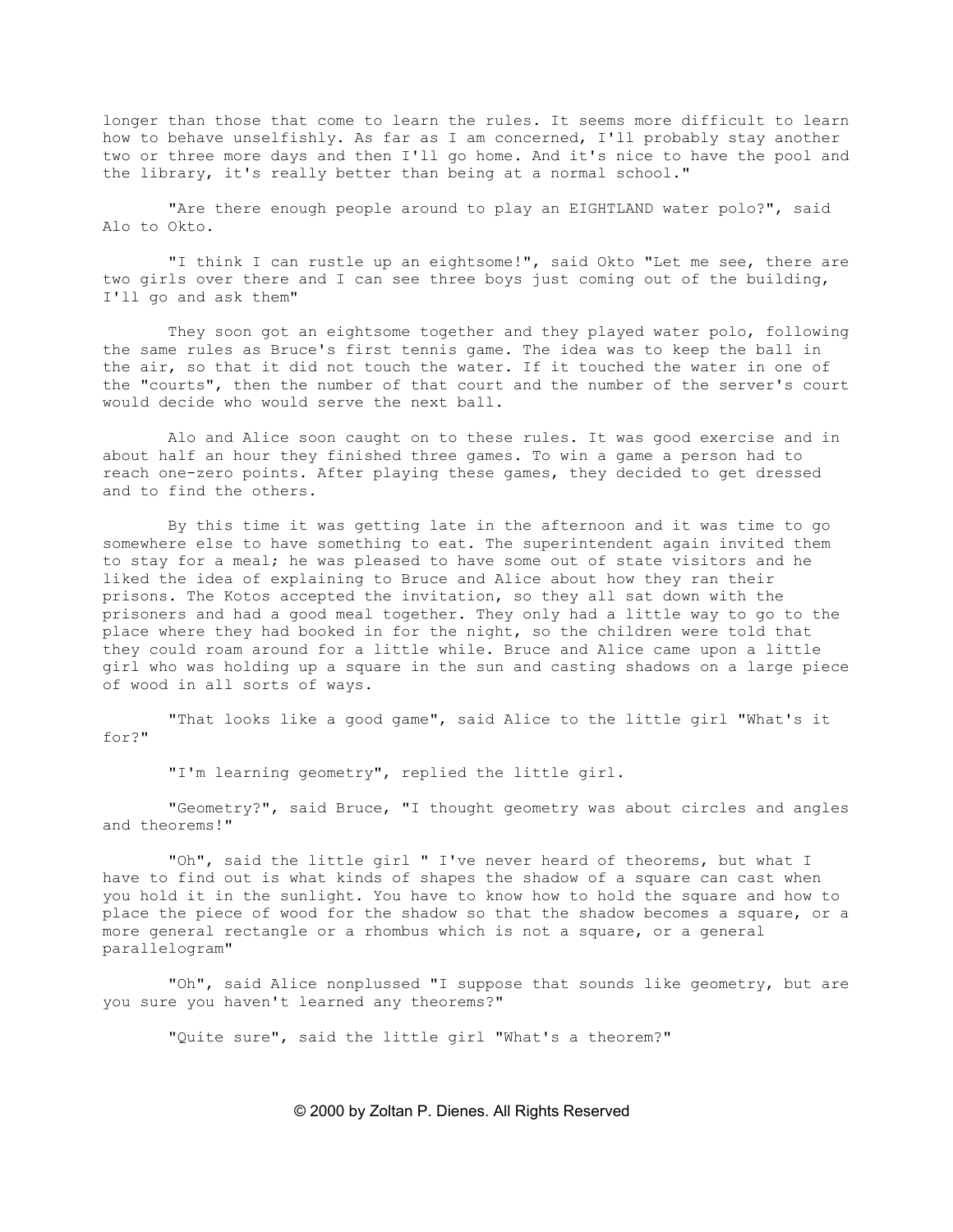"I'm not too sure myself:, said Bruce "but it's something you have to learn in geometry. They have proofs and things and when you've finished you have to say Q.E.D."

 "We perhaps don't do geometry the way you do", suggested the little girl "Anyway, come and look at my square. Take it and hold it so that the sun falls directly on to it. I think it's called the rays being at right angles to the square. Then place the other large piece of wood so that it is parallel to the square. You'll find that the shadow is also a square. Now turn your square gently so that one side of the square comes nearer to the piece of wood, while trying to keep the opposite side where it is, then the shadow will be a rectangle which is not a square. Now if you place the two pieces parallel again, but hold the square by two opposite corners, then tilt one corner towards the large piece of wood, the shadow will be a rhombus, but no longer a square. I can easily make the shadow into a general parallelogram, which is neither a rectangle nor a square nor a rhombus. I have not been able to make opposite sides unequal, they always seem to stay equal. Opposite sides always seem to stay parallel too, So whatever I do, I always seem to get a parallelogram for my shadow."

 "That's very interesting", said Bruce "Let me try and turn it around a bit longer. I think what you are finding out must be a theorem!"

 "But you haven't told me yet what a theorem is!", objected the little girl.

 "It must be something that is always true", replied Bruce a little uncertainly.

 "Oh, I didn't know that there were any such things" replied the little girl "because what is true in one land is not true in another land. When you go across to NINELAND, everything is different, and whatever we've been taught here, we have to unlearn when we go there!"

 "You may have something there", said Bruce "but there are certain things that are true here which would stay true even if you went to NINELAND"

 "Would there really?", said the little girl in amazement "that's very nice. I've often wondered about that."

 "I think what you've found out with your square you are playing with in the sunlight would still be true in NINELAND!", said Bruce emphatically.

 "I suppose it would", came the reply "but I don't suppose you'd be allowed squares in NINELAND"

 "I suppose you'd have to have triangles or nine pointed stars made with three triangles. Perhaps even triangles are not allowed, since they don't have nine sides, oh I beg your pardon: one-one sides"

 "I'm not very sure", said the little girl "I've only been over once, and it's very muddling. I don't want to go again until I've learned a great deal more about it. We don't get much chance of learning about it here, since it is against the law here. In fact this is why I am in prison", the little girl was almost crying now, her lips twitched a bit, but she controlled herself and went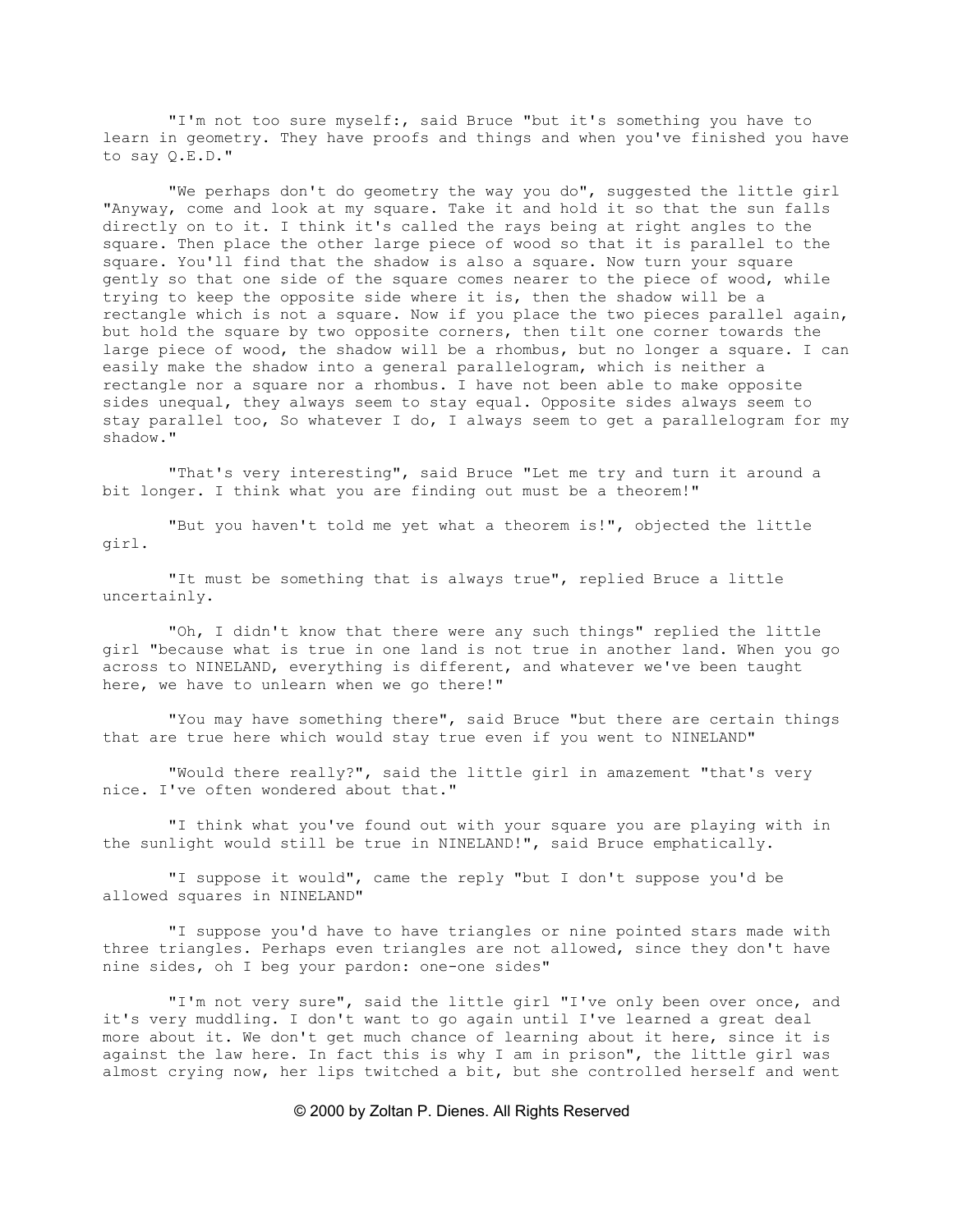on "because when we came back from NINELAND, I got muddled up and counted in nines at school so they thought they'd better send me here so that I could get into the swing of the eights again!"

"Poor you!", said Alice compassionately.

 "Oh no!, I've quite enjoyed it" said the little girl "I think I'll be going home soon though. My mother is coming for me tomorrow, I think." At this point Alice had to leave the little girl with her square in the sunlight, since it was time to go. She said goodbye to her and wished her good luck. They also said goodbye to all the other children they had been playing with, as well as to the superintendent and then climbed into the car.

 They drove a few EIGHTLAND sextas along the road, until they reached a plateau, where there was just one building lying half-hidden amongst some trees. The plateau seemed to be very rocky, as though somebody had poured some huge rocks all over the place. They noticed that jets of steam were coming out from between some of the rocks.

"What's that steam?" asked Bruce and Alice together.

 "That's volcanic steam", replied Mr. Koto " there is a volcano just behind there, and sometimes it erupts"

"Goodness! Is it dangerous?", asked the children.

 "No, it isn't", replied Mr. Koto "You don't get dangerous eruptions these days. There was a big one many years ago, but it's been quiet for a long time. You get occasional small lava fountains, but sulfuric fumes are always coming out between the cracks in the rocks. And there is always hot steam coming out " he said, pointing to a big jet of steam shooting up into the air from the ground "You can go and feel with your hands, but don't get too near, it might burn you."

"I don't think I want to try it", said Alice.

"I'll go", said Bruce, considering himself very brave!

 "There is a smaller jet over there" suggested Mr. Koto, pointing in another direction, near one of the big rocks.

 Bruce got out of the car and walked down to where the smaller jet of steam was coming out of the cracks between the rocks. "Yes it is hot!", said Bruce "You can get your hand in so far, but then it gets too hot and you can't bear the heat!"

 "Let me try!", said Alice, emboldened by her brother's apparent bravery. So Alice tried as well and they tried to vie with each other as to which of them could reach down deeper into the steaming crack, but beyond a certain point they just could not stand the heat.

 The hotel was not far from that spot, they drove through the entrance gate and up to the front door. It was a good looking hotel, an old fashioned, but friendly looking building. So they checked in for a couple of nights as Mrs. Koto wanted to show the children a lava flow and other interesting things to do with volcanoes. One or two of the craters were quite near the hotel, where some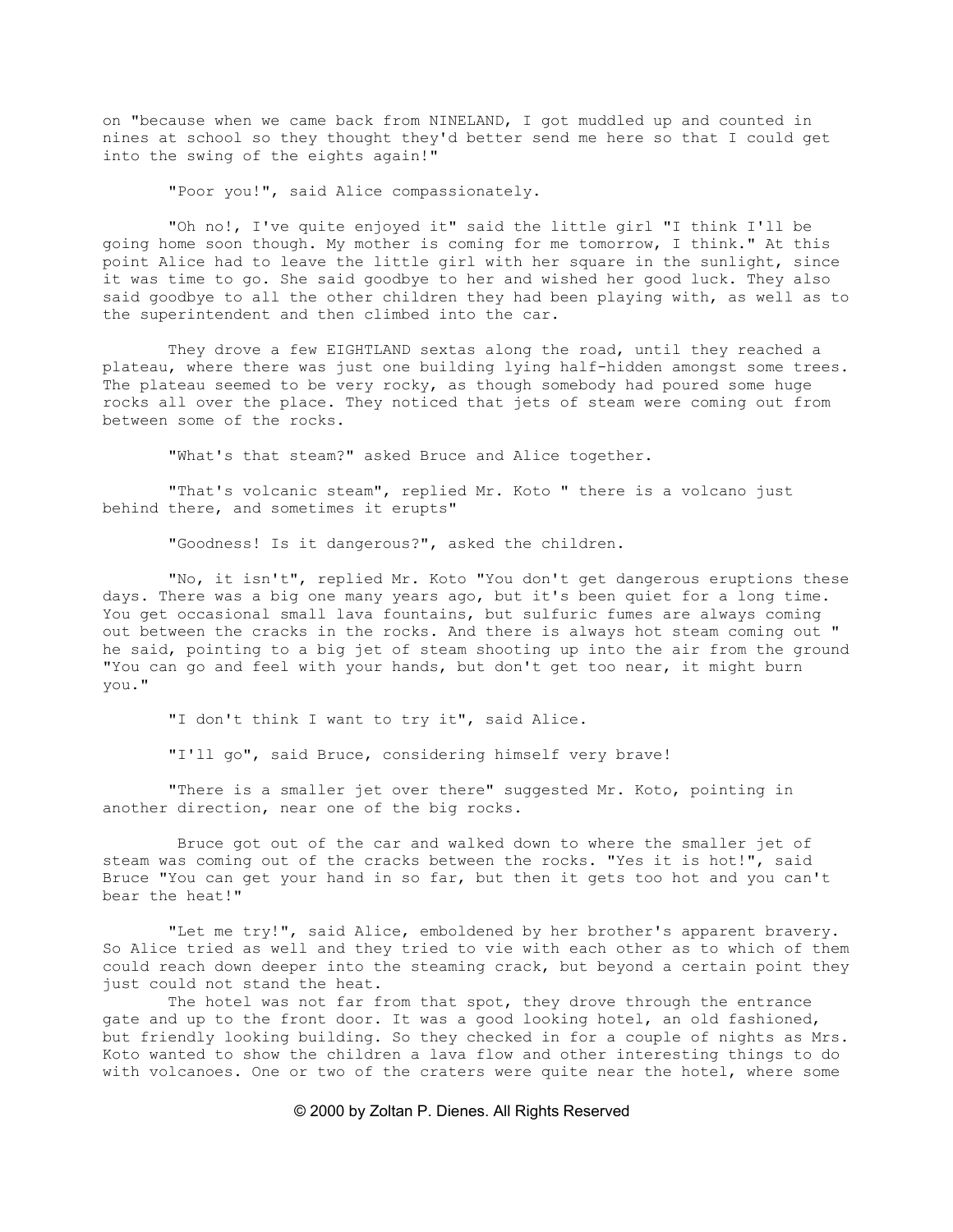of the recent eruptions had taken place. Most of these were inside one big crater. That big crater was the one left behind by the last really big eruption many, many years ago. So this volcano was really safe, as the big crater sheltered people from the eruptions that happened inside it. Occasionally small lava fountains broke through in the surrounding jungle, but this happened but rarely, and the rangers were always there to warn you if there was any danger.

 In the hotel Bruce and Alo had one room, Ata and Unta and Alice shared another and Mr. and Mrs. Koto had the third room. As Alice was getting her things out of her night case, she noticed that the picture on the wall was moving.

"Look at that picture", said Alice, "Why is it moving?"

"Oh, that's all right", said Ata "it's only a little earthquake."

 "An earthquake?" said Alice "Do you just talk about it as though nothing was happening?"

"Yes of course", said Ata "They never hurt."

Alice was learning all the time. Then Bruce was knocking on the door.

"What's the matter?", asked the girls.

 "What's happening? What's all that rumbling?", asked Bruce in rather a concerned voice.

 "It's only an earthquake", shouted the girls through the door "It doesn't hurt"

"Oh", said Bruce flatly and retired in good order.

 By the time their evening cup of chocolate was brought in, the earthquake had stopped and all was quiet. The children discussed their day. Bruce and Alice realized that they were learning a lot of things. They had learned a great deal of mathematics by getting used to the rules of the different States. They had learned about the children's prisons and wondered about these different ideas about how to run them. They had also learned about volcanoes, even about small earthquakes, and steam coming out of the ground from between the rocks. What a lot they would have to tell their friends when they were back in their own country!

 They spent several more days in EIGHTLAND, exploring around the big crater, the jets of steam, they even had a few short walks on the edge of the jungle, but they were not too keen to go into it too deeply! They visited the prison again before going home. The little girl with the square had already gone home but there were enough children around so that they could play tennis and water polo. Bruce was able to learn one more tennis game, the one that was similar to the game with the red and green tickets. The other three games seemed a bit too complicated, but Okto had written down the rules for him, so that he could look at them at leisure when he got back to THREELAND. He would have to learn them on the quiet, as they would be illegal in THREELAND. Or of course he could wait till he got back home.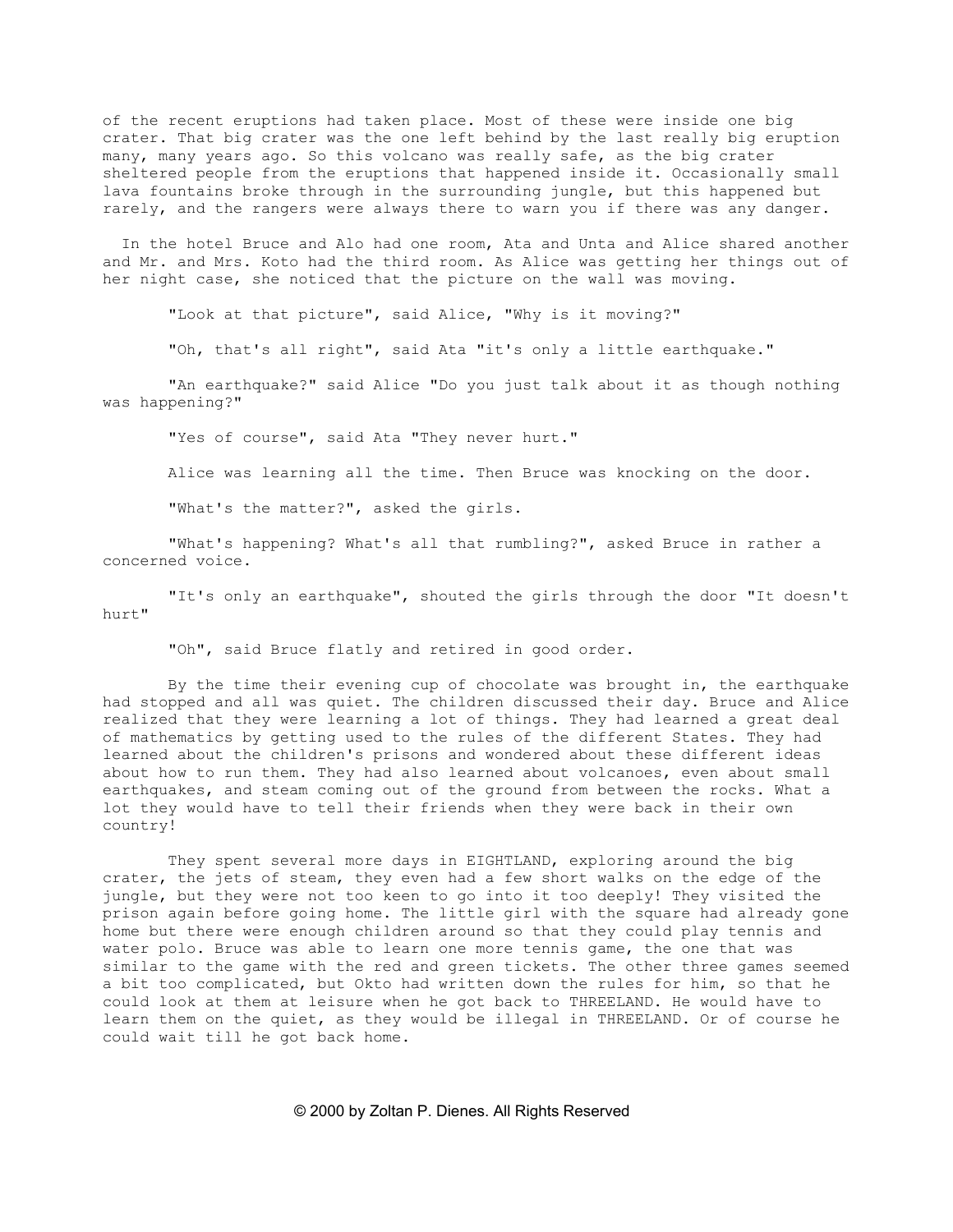When they got home to THREELAND, there was a telegram waiting for them from their parents, which had been brought over from Fourville by express mail. They would be in Ruritania in another two days and would take them home!

 Imagine their welcome when they reached home in their own country! They spent a lot of time explaining to their friends how things were done in Ruritania. The teachers became interested in the unusual ways in which Ruritanian children learned their mathematics. So there was hope yet for school to become more interesting, and Bruce and Alice would help the teachers make up interesting mathematical games, which would amuse all their friends as well as teach them a great deal.

## **MORE THINGS TO DO AND TO THINK ABOUT.**

 (1) Bruce and Alice never managed to get to FIVELAND. But you can pretend that you are in FIVELAND and work out the following:

 (i) How would they measure time? Would they divide the day and the night into twenty-five equal parts? If so, would their "hour" be longer or shorter than hours? What would be their "minutes? Would twenty-five of their minutes make one of their "hours " Or maybe fifty? Would they be longer or shorter than our minutes?

 (ii) Make up the rules for a FIVELAND tennis or water polo game. The court would have to be pentagonal, wouldn't it? Could there be more than one type of tennis?

 (iii) Work out how they measured distances in FIVELAND. If a una is still 3 cm long, a dua would have to be 15 cm. Work out their tria, their quarta, their quinta and so on. Which would be nearest to a kilometer?

 (iv) Draw a map of Fiveville. It will have to have five main streets, which would be called Zero Street, One Street, Two Street, Three Street and Four Street. What shape would the central figure be which formed the roundabout in the middle of the city?

 (v) They had a card game with twenty-five cards in it. On every card on one side there were some flowers, red ones and/or blue ones, and on the other side there were numerals. There were never more than four of either color flower on any card, and all the numbers used were less than one-zero-zero (understood in Fivelandish!). They used the zero.

The rules for putting the numbers were these: Count the red flowers. The number you get will be the first digit of the numeral you are looking for. Count all the flowers, multiply this number by 2. The last digit of this Fivelandish number will be the last digit of the numeral you are looking for.

 Make a set of cards like that and try to see whether you can tell how many of each color flowers there are on the card, by just looking at the numeral on it.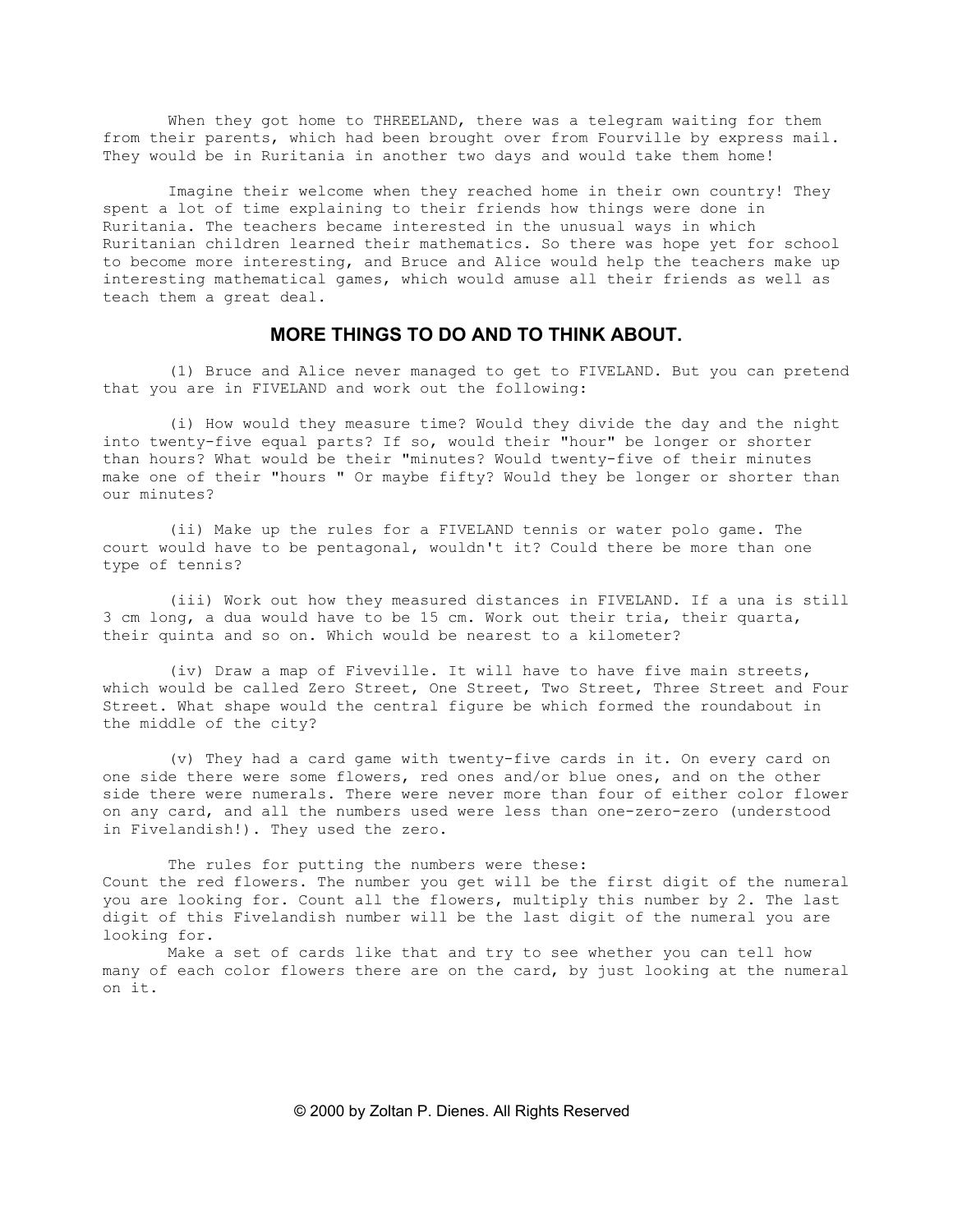(2) Here are the rules for the first Eightland Tennis Game:

| The ball falls in 0 |    | -1 | 2  | 3  | 4  | s | Б | 7 |
|---------------------|----|----|----|----|----|---|---|---|
| Ø<br>cerved by      | ₫  | ı  | 2  | 3  | 4  | 5 | В | 7 |
| served by<br>1      | 1  | z  | 3. | 4  | 5. | 6 | 7 | Ø |
| served by<br>- 2    | S. | C. | 4  | 5. | G  | 7 | D | 1 |
| -3<br>served by     | Э  | 4  | 5  | 6  | У  | Ñ | ı | 2 |
| served by<br>-4     | 4. | 5  | 6  | 7  | 0  | 1 | 5 | 3 |
| - 5<br>served by    | S  | 6  | 7  | Ø  | 1  | 2 | з | 4 |
| served by<br>6      | 5  | 7  | 0  | 1  | z  | Э | 4 | 5 |
| served by<br>7      | 7. | Ø  | 1  | 2  | э  | 4 | 5 | G |

The numbers in the squares tell who is to serve next.

Here are the rules for the second game. Small letters mean small tickets, big letters big tickets. The star \* means a hole.

| The ball falls in $g^2$ |    |                |             |                                              | $\mathfrak{c}^1$             |                                                  |                           | $g^{4*} s^{5*}$                        |                             |                                          | $v^7*$                          |
|-------------------------|----|----------------|-------------|----------------------------------------------|------------------------------|--------------------------------------------------|---------------------------|----------------------------------------|-----------------------------|------------------------------------------|---------------------------------|
| served by               |    | Ø              | -9          | $\mathbf{g}_\mathrm{D}$                      | $\mathfrak{g}^1$             | 2                                                | $\mathbf{r}^{\mathbf{0}}$ | $4_{\rm H}$<br>y                       | $16^{5*}$                   | Б.,                                      | $I_R$ <sup>7</sup> <sub>H</sub> |
| served by               |    |                | 16          | $\boldsymbol{\mathfrak{s}}^{\boldsymbol{1}}$ | $\mathbf{v}_{\mathbf{p}_1}$  | $\mathbf{R}^3$                                   | $\mathbf{r}^{\mathbf{Z}}$ | $\mathbf{G}^{\mathbf{S}_{\mathbf{R}}}$ |                             |                                          |                                 |
| served by               |    | 2 <sub>r</sub> |             | $S_{\gamma}$                                 | $R^3$                        | $\mathfrak{g}^0$                                 | $\mathfrak{g}^1$          | $r^6x$                                 | $R^7x$                      |                                          | $I_6S_8$                        |
| served by               |    | 3 R            |             | $R^3$                                        | 2                            | $\mathfrak{g}^1$                                 | Ø                         | $R^7*$                                 | $6^{\star}$                 | $\mathfrak{g}^{\mathbf{5}_{\mathbf{H}}}$ |                                 |
| served by               |    | 4              | $g^{\star}$ |                                              | <sub>្រ</sub> 5 <sub>អ</sub> | $\mathbf{F}^{\mathbf{6}}$ #                      | $R^7*$                    | ≀lg <sup>0</sup>                       | $\mathfrak{g}^{\mathbf{1}}$ | z                                        | $1R^3$                          |
| served by               |    |                | 5 G*        | $6^{5*}$                                     | $4+$                         | $\mathbf{R}^7$ is a                              | $\lfloor 0_{\ast}$        | $\mathfrak{g}^1$                       | Ø<br>Ч                      | $R^3$                                    | $\mathbf{S}_{\mathbf{T}}$       |
| served by               |    |                | 6 բ#        | $r^{b}$                                      | ٠.<br>R                      | $\mathbf{4}_{\mathbf{H}}$                        | $ e^{S_{tt}} $            | $r^2$                                  | $\mathbf{R}^{\mathbb{H}}$   | N<br>q                                   | $\mathfrak{c}^1$                |
| served                  | bц |                | R#          | $R^7$ и $ r^6$ и                             |                              | $ \mathfrak{g}^{\bf S_{\bf K}} _\mathfrak{q}$ 4к |                           | $\mathbf{R}^3$                         | $r^2$                       |                                          | o,                              |

The numbers in the squares tell who is to serve next.

The letters in the squares refer to the red and green tickets, large and small, with or without holes.

Find a way in which it would be easy to remember the above table.

 The Eightlanders had an 8-clock, so their hour was like three of our hours. Their minute was one sixty fourth of their hour. How many of our minutes would that be? Can you use one of these tables for telling what the time will be after a certain number of hours in Eightlandish time keeping?

(3) Get 3 6 small cubes and make a box.

(i) Express the length, width and height of your box, using Eightlandish numbers.

(ii) How many "floors" are there in your box? How many cubes are there on each floor? Would it be 1 7 or maybe 1 2 or would it be only 6?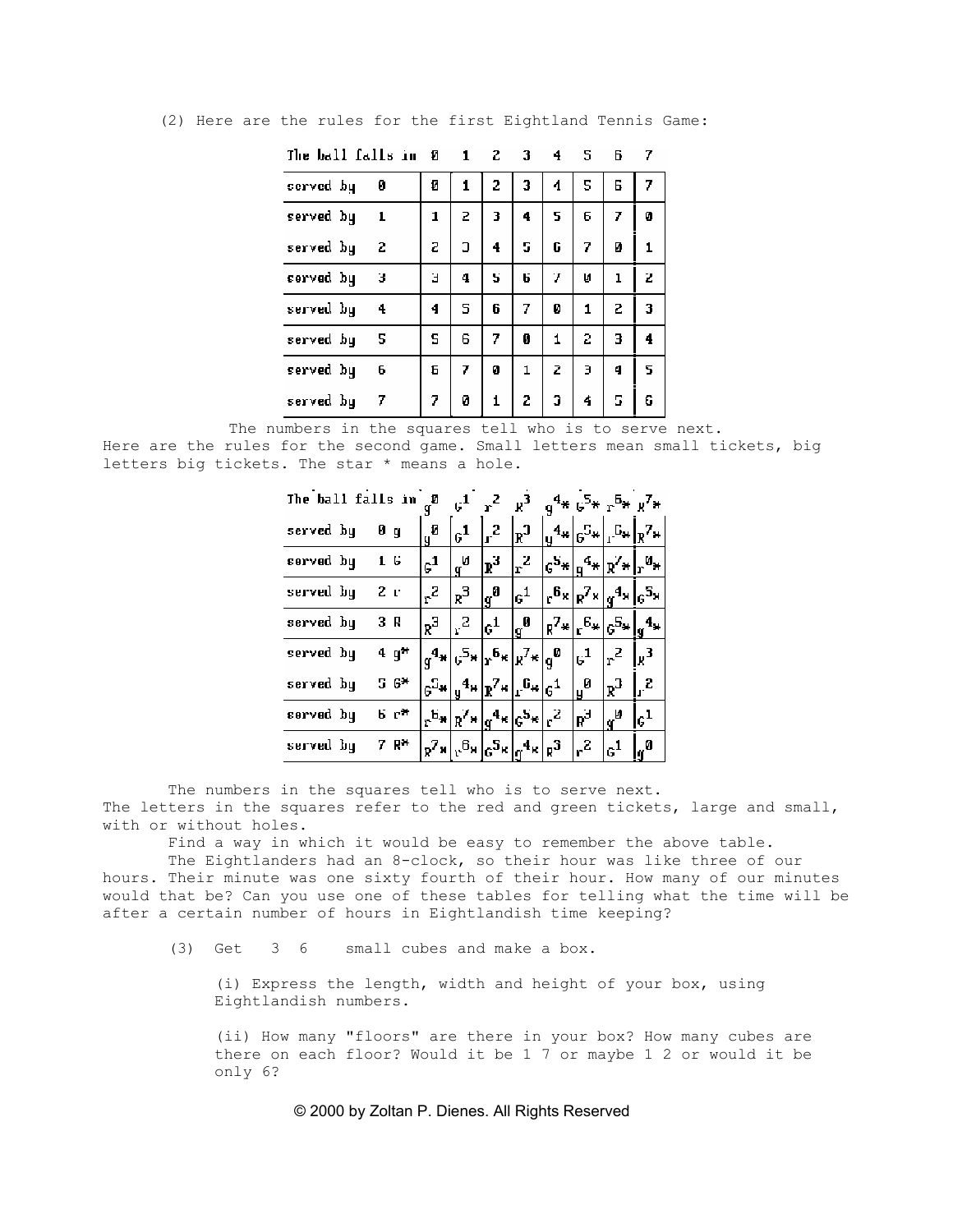Do the same by taking 5 2 cubes.

 (4) Here is a table for one of the remaining tennis games. Try to play it on a cardboard court.

| The hall falls in | Й | $\blacksquare$ | $2^{\degree}$ | 3              | 4  | 5  | 6  | 7            |
|-------------------|---|----------------|---------------|----------------|----|----|----|--------------|
| served by<br>Ø    | ø | 1              | 2             | 3              | 4  | 5  | 6  | 7            |
| served by<br>1    | 1 | 0              | 3             | $\overline{z}$ | 5. | 4  | 7  | 6            |
| served by<br>- 2  | 2 | 7              | 4             | 1              | C  | з  | ø  | 5            |
| 3<br>served by    | з | 6              | 5             | Ø              | 7  | S  | 1  | 4            |
| served by<br>4    | 4 | 5              | f.            | 7              | Й  | 1  | z. | 3            |
| served by<br>5    | 2 | 4              | 7             | 6              | 1  | Ŋ  | з  | 2            |
| served by<br>6    | 6 | 3              | 0             | 5.             | 2  | 7  | 4  | $\mathbf{1}$ |
| served by<br>7    | 7 | 2              | 1             | 4              | G  | D. | 5. | 0            |

They would have to have a hexagonal court, divided into six triangles, marked 0,1,2,3,4,5. You can probably invent the one that is based on their thirty-six clock, since the Sixlanders divide their day and night into thirty-six or

1 0 0 equal parts,

which they call one hour.

 The other game would be something like the third EIGHTLAND tennis game, but of course with only six courts.

(6) Here are eight houses:



The name of each house is written below it.